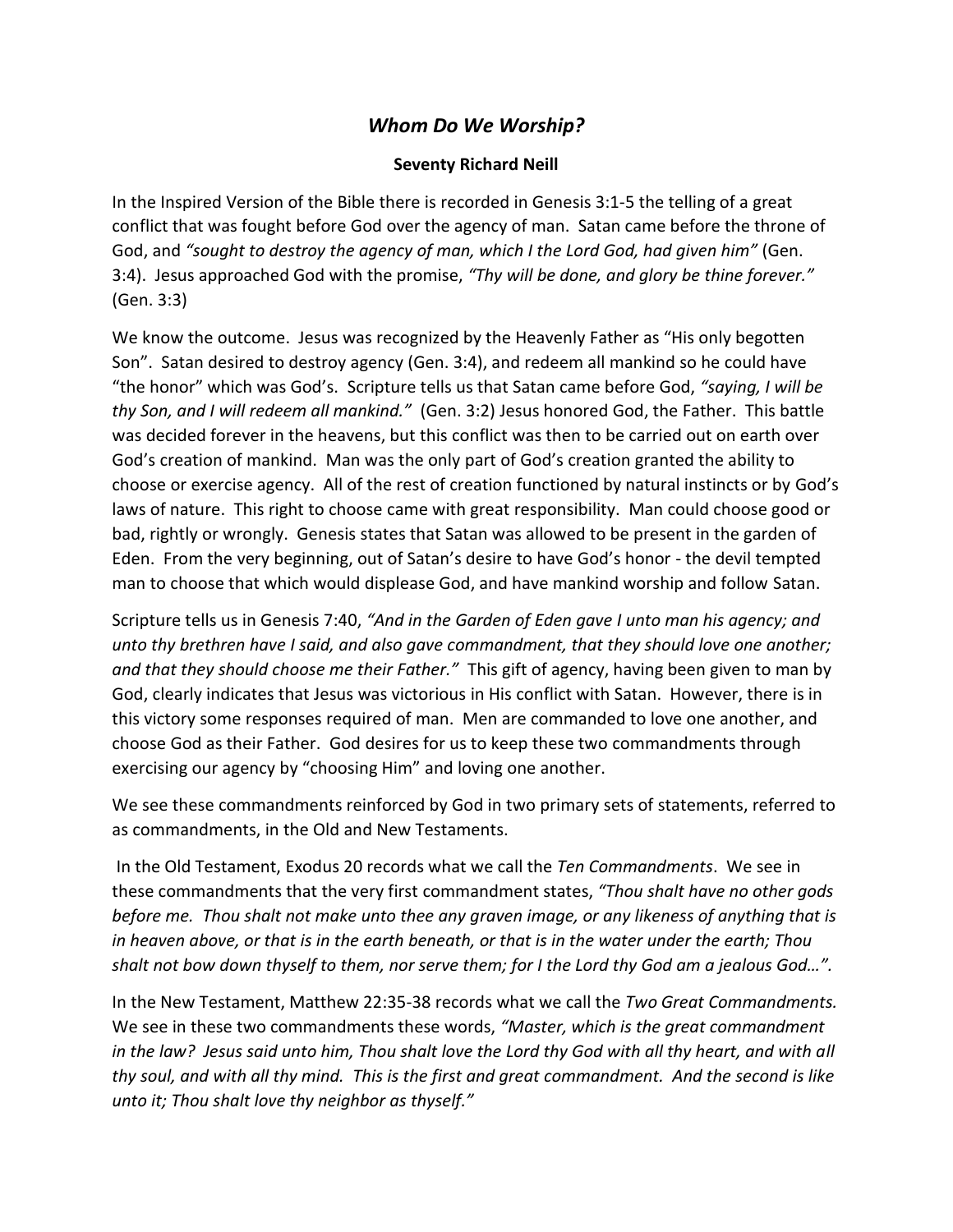We find in these two sets of commandments that nothing is to come between man or woman and their God. Something that comes between us and separates us from our worship of God is considered to be idolatry. The Living Church does not allow anything to separate the church from the focus of its worship and praise for God and its sacrificial service to others. Nothing!

In Exodus, 32:4 we see that the children of Israel became dismayed that Moses had gone up onto Mount Sinai and did not return to them as quickly as they had desired. In their angst, they sought out Aaron, the brother of Moses, and counseled Aaron to do something. We know what Aaron and the people did – they would make out of gold a calf to worship. They said, *"These be thy gods, O Israel, which brought thee up out of the land of Egypt."* (Exodus 32:4)

Blasphemy! They knew and would come to know through Moses that there are to be no other gods before the true, and living God. What happened here is what happens to any person or people that worships anything but God – judgement and separation. We can only be redeemed of this judgment and separation by the *"blood of the Lamb"* (Rev. 12:11) and repentance.

The golden calf is an easy example for us to look at as an idol. It is not hard for us to recognize the golden calf as a symbol of placing other gods before the Living God. But is it possible to take something good and place it between us and God so that instead of it bringing us closer to God it causes us to be further away from Him? In II Kings 18:4 we see such an example.

As the children of Israel were heading to the promised land, it is recorded, that they were attacked by "fiery serpents". These serpents were biting and many of the children of Israel were dying from the bites. The people came to Moses and acknowledged that they had sinned. The people pleaded with Moses to ask God to take the serpents out of their midst. Moses prayed for the people, and God commanded Moses to *"Make thee a fiery serpent, and set it upon a pole; and it shall come to pass, that every one that is bitten, when he looketh upon it, shall live."* (Number 21:8) Moses did as he was commanded and those who obeyed were spared this horrible death.

This serpent on the pole would be a symbol of Jesus being lifted up on the cross for the salvation of those who would look up unto Jesus. John 3:14-16 says, *"And as Moses lifted up the serpent in the wilderness, even so must the Son of man be lifted up; That whosoever believeth on him should not perish, but have eternal life. For God so loved the world, that he gave his Only Begotten Son, that whosoever believeth on him should not perish; but have everlasting life."* This tells us that the symbol of the brass serpent was still of importance to God even though He had allowed it to be destroyed. The children of Israel had kept this pole with the serpent on it in their possession as a remembrance of being spared unto life. The pole was a symbol of the children of Israel being healed and delivered from the biting serpents. They would not have known about this pole being in the likeness of Jesus on the cross at this time. So, this pole would be viewed as a holy artifact which would bring to remembrance God's deliverance for His people coming out of Egypt. This would without question mean that this relic of the travel to the promised land would be treasured and considered sacred. And it was.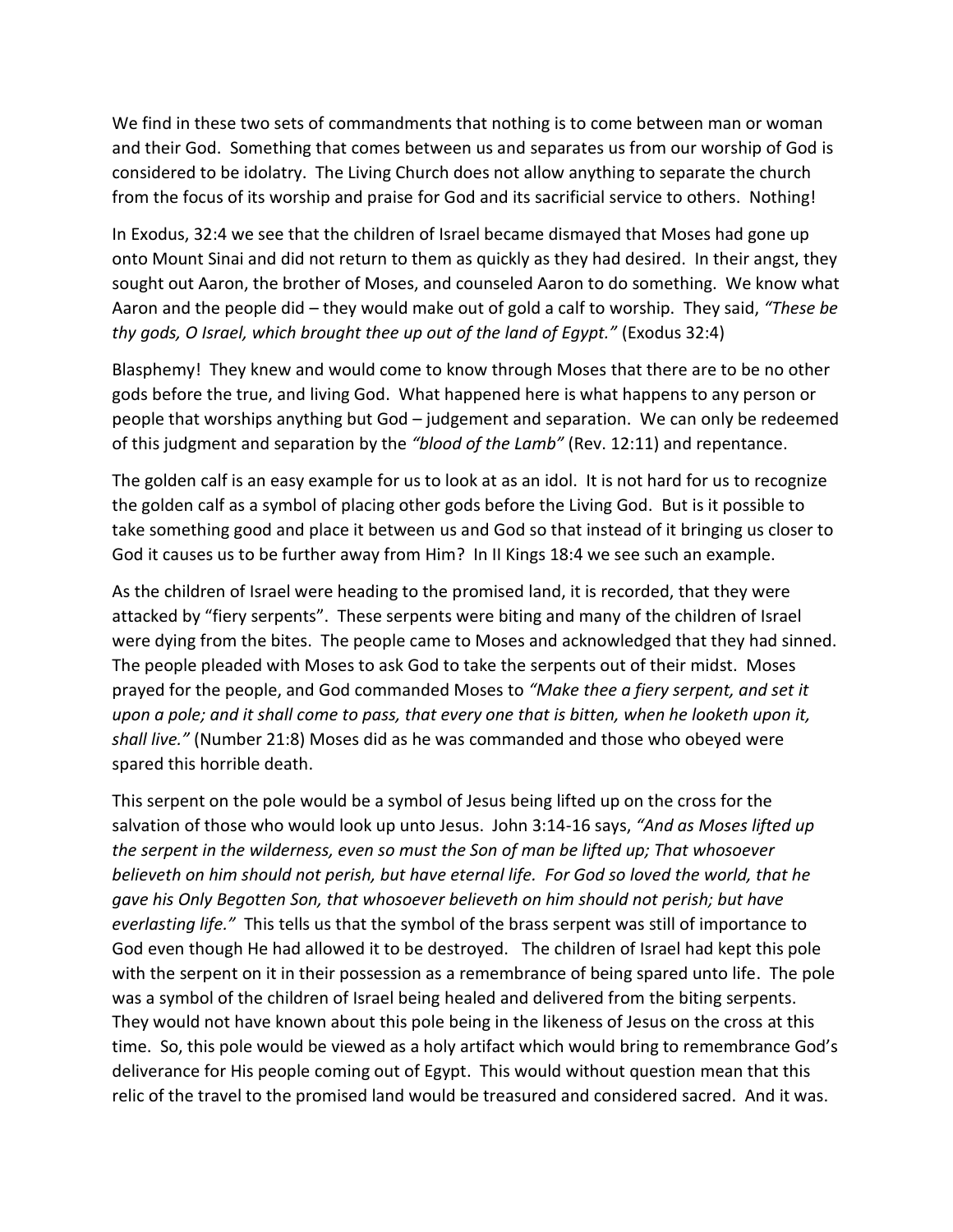The time would come later that Judah would have a king named Hezekiah. It was said of Hezekiah that he began his reign when he was 25 years old, and that he reigned 29 years in Jerusalem.

It says of him in II Kings 18: 3, *"He {Hezekiah} did that which was right in the sight of the Lord."*  II Kings 18: 4 tells us something of note about Hezekiah, *"He removed the high places, and brake the images, and cut down the groves, and brake in pieces the brazen serpent that Moses had made; for unto those days the children of Israel did burn incense to it; and he called it Nehushtan."* The serpent did not deliver the people, but it was by the power of God that they were delivered. *He* {Hezekiah} *trusted in the Lord God of Israel; so that after him was none like him among all the kings of Judah, nor any that were before him."*

He did what? He broke in pieces the brazen serpent that Moses had made. Why would he do that? Because they began to worship the inanimate, non-living object, instead of accepting and believing in a living God and a living Lord and Savior. That which was good was not being used in "*the manner designed of God*." (D&C 128:8c) The children of Israel were worshipping an object that God had commanded to be made and not the creator who directed Moses to make it. And because of this God allowed this sacred object to be destroyed and blessed Hezekiah.

This gives us cause to make serious reflection. Do we of the Restoration have "good things" that we have placed a value on that are causing us to worship the "thing" and not the Living God? This does not have to mean that the "thing" is not a "good thing", but rather that we may be using the "thing" in a manner that it was not designed for. I now raise for discussion examples of the subject I am writing about that may cause great discomfort for you the reader. These items will not be an entire list of examples, but it will allow you to examine other things that we do as well. I do not do this to raise controversy or conflict, and I apologize if I upset you. I will give you three examples of what I am writing about, and let me add I believe in these things with all my heart, but please listen with your heart and mind.

- 1) Branches of the Restoration Our current condition continues to struggle. The Restoration Branch is a vital part of church organization and structure and has been set in order by God. I whole heartedly endorse the existence and functioning of Branches. I believe some of our struggle in our current condition is because we are asking branches to function in some ways that they do not have authority to do so or are incapable of doing so. See the article, *"Thoughts on Restoration Branches".* I can give you a copy.
- 2) Church Organization and Structure We sometimes present the church as the priesthood offices, the gifts and fruits of the Spirit, and Jesus as the cornerstone. That is an acceptable way of presenting the Church, but I do not believe it is the best way. All of those things are vital and important to the Church. The Church is Jesus Christ. Arthur Oakman said that Jesus is the kingdom in the individual mode. Jesus is the Church in the individual mode as it is meant to be. The picture of the church as the organizational structure is important to understand, but it represents the organizational church, not firstly that this is the Church of Jesus Christ or as we have known it – The Reorganized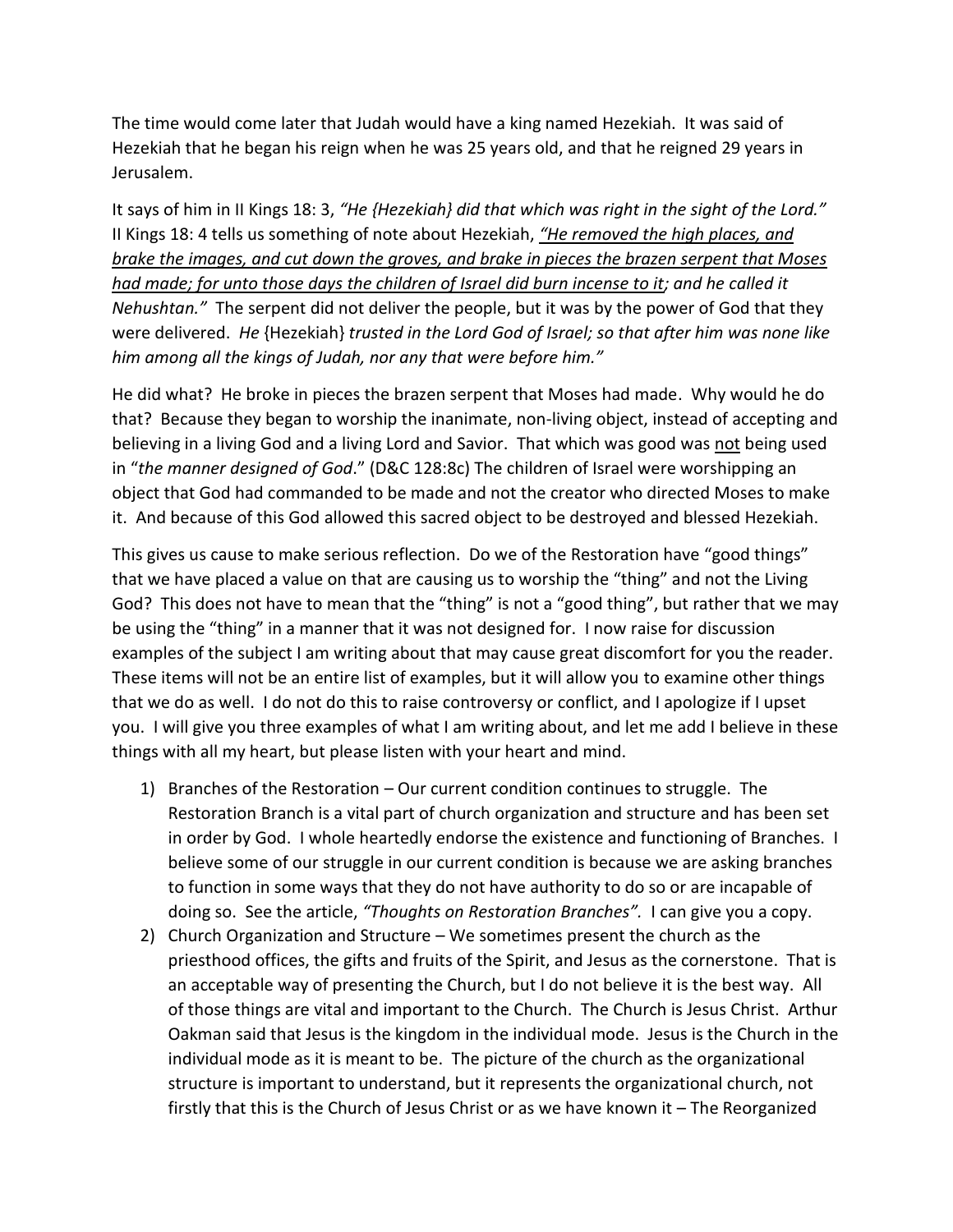Church of Jesus Christ of Latter Day Saints. People are not invited to have conversion to a structure of Priesthood offices, but to come to Jesus Christ. In our ordinance prayers we pray at the time of water baptism, *"I baptize y*ou in the name of the Father, and of the Son, and of the Holy Ghost, Amen." In the prayers over the Sacrament we are told, *"It is expedient that the church meet together often to partake of bread and wine in remembrance of the Lord Jesus."* (D&C 17:22a) The Church is a messenger for Jesus but He is the message. Jesus is the only name under heaven by which mankind can be saved. I truly believe this Church was called "out of the wilderness" to assist in the establishment of Zion and God's kingdom on earth and these things are to be in the hearts of the people. I believe we are called to be a Living Church. Jesus is alive, and the people are alive, but church organization, as vitally important as it is, is an inanimate object that has been created for a holy purpose which is to give order to the Living Church. The Church has not been created to become our focus of worship, but to point us to He who we should worship.

3) Interpretation of the Scriptures – I include this with a prayer that this will be understood by those who read this. I have spent my entire adult life reading Scripture. I have countless testimonies of the divinity of Scripture. I have read the Bible, the Book of Mormon, and the Doctrine and Covenants from cover to cover. I have in the past and will continue in the future to not have any doubt in their validity, but I do wish to express some thoughts on how we use them. Arthur Oakman stated that the Scriptures are the "record of the word." Jesus Christ is the word. The gospel of John states, *"In the beginning was the gospel preached through the Son. And the gospel was the word, and the word was with the Son, and the Son was with God, and the Son was of God. The same was in the beginning with God. All things were made by him; and without him was not anything made which was made. In him was the gospel, and the gospel was the life, and the life was the light of men; And the light shineth in the world, and the world perceiveth it not."* I am quite positive that all Restorationists believe in the truth of the Scriptures. Restorationists believe that God has spoken in all ages. So why do we have misunderstanding and division? I believe that one cause of this confusion is the interpretation of Scripture. The reason I have included this part is not to do away with the Scriptures, but to have us examine how we come to understand Scripture. Too often we develop a belief and we become unyielding in our interpretation even if it causes us to be upset with someone else who has a different point of view. This is understandable to a point. We separated from the RLDS Church leadership just as Moses led the children of Israel away, or Lehi led his family away from Jerusalem. We do not doubt that they had no other course of action that they could have taken because of the iniquity of their environment and the purposes God had for them. But what if someone's interpretation is wrong or partially wrong or not fully developed? What if the one who is wrong is me? What if I am right, but because I have no sympathy for the other person's viewpoint I say, *"Too bad, the important thing is I am right and you are wrong."* Do I worship my rightness over the condition of others? Does